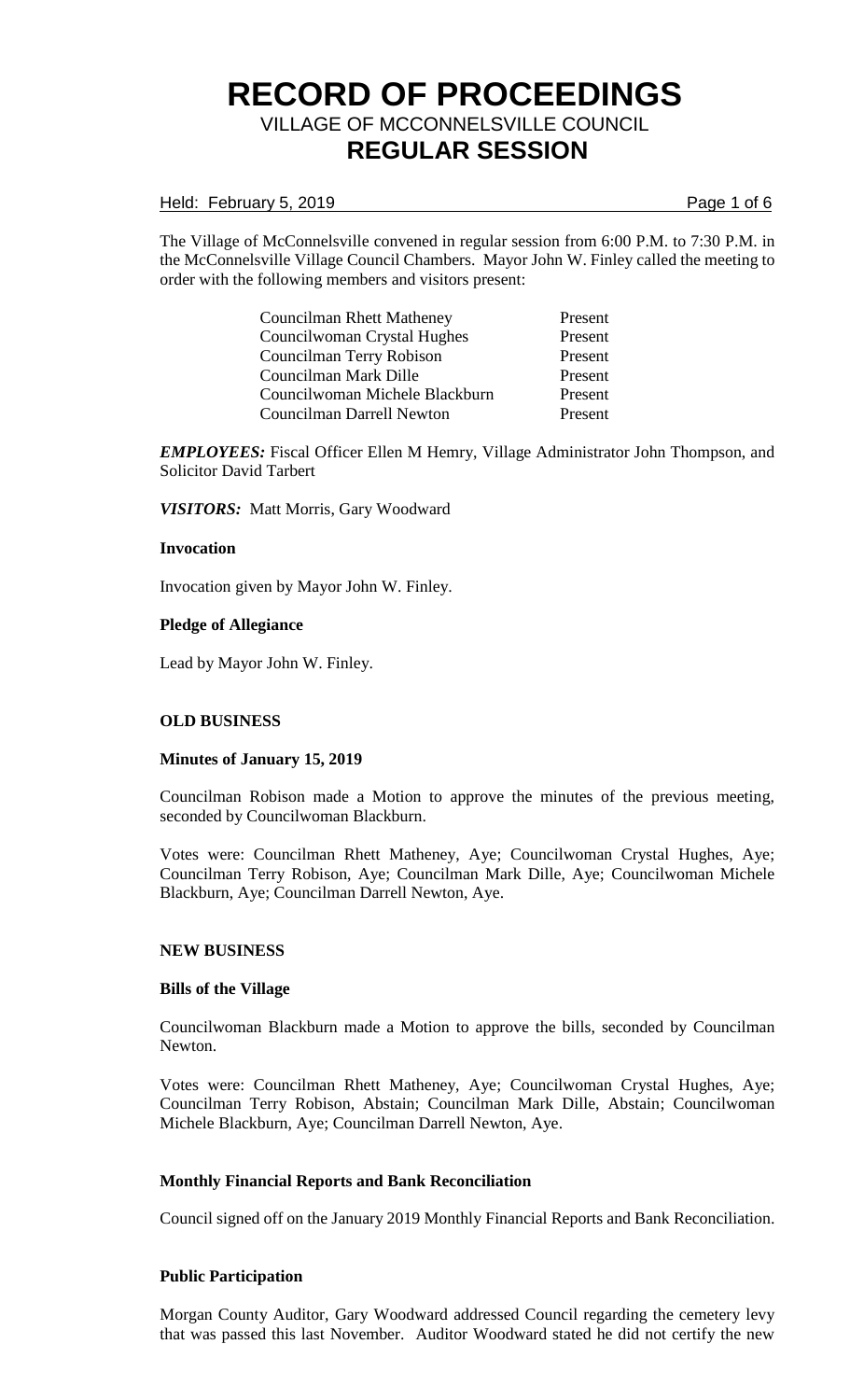## Held: February 5, 2019 **Page 2 of 6**

cemetery levy to the State Department of Taxation; therefore, there is no cemetery levy on the tax bills that went out. After speaking with the Department of Taxation, they have come up with the resolution to send out another tax bill to the residents of the Village of McConnelsville with a letter stating the error, after March 4<sup>th</sup>. If they waited until the second half of the taxes are due, it would delay the village in receiving their funds to operate the cemetery. They will make a special settlement for the cemetery fund and the auditor fees will be waived.

### **Mayor John W. Finley**

Mayor Finley reported the Committees for 2019 remained the same as 2018; Councilman Matheney replaced past Councilman Bragg's spots*. Committee listing attached.*

Mayor Finley reported January Income Tax receipts as \$35,264.91. Mayor Finley reported January Mayor's Court receipts as follows: Village - \$3,933.00; Morgan County Treasurer - \$36.90; Treasurer of State – \$1,046.10 for a total of \$5,016.00. Mayor Finley reported January Parking Meter receipts as follows: Fines - \$335.00; Meters - \$1,596.60 for a total of \$1,931.60.

Mayor Finley stated he received an e-mail from Dominic Ciano, the Southeast Regional Liaison for Auditor of State Keith Faber. He has all the contact information if any of council would like to have it.

Mayor Finley reported he is in receipt of a letter from a concerned citizen, Vicki Cozzens regarding a traffic problem on Main Street in front of Maxwell's Drive Thru. A copy of the letter was in council's packets. Mayor Finley stated this is a matter that was previously turned over to the Streets and Alley Committee and he requested them to review it again at their next meeting.

Mayor Finley stated Mr. and Mrs. Tim Bowman were here earlier this evening regarding the golf cart ordinance. The current Ordinance reads you cannot drive a golf cart on the State Route. Mr. and Mrs. Bowman live on State Route 60 and they are not able to drive one from their home; but would like to do so.

Councilman Robison originally wrote the ordinance and he will look into it.

#### **Ordinance 19-01**

Mayor Finley introduced Ordinance 19-01, the ANNUAL APPROPRIATION ORDINANCE.

Councilman Robison made a Motion to suspend the rules requiring three separate and disctinct readings and place on emergency measure, seconded by Councilwoman Blackburn.

Votes were: Councilman Rhett Matheney, Abstain; Councilwoman Crystal Hughes, Aye; Councilman Terry Robison, Aye; Councilman Mark Dille, Aye; Councilwoman Michele Blackburn, Aye; Councilman Darrell Newton, Aye.

Councilwoman Blackburn made a Motion to adopt Ordinance 19-01 on emergency measure, seconded by Councilman Dille.

Votes were: Councilman Rhett Matheney, Abstain; Councilwoman Crystal Hughes, Aye; Councilman Terry Robison, Aye; Councilman Mark Dille, Aye; Councilwoman Michele Blackburn, Aye; Councilman Darrell Newton, Aye.

Ordinance 19-01 was duly adopted.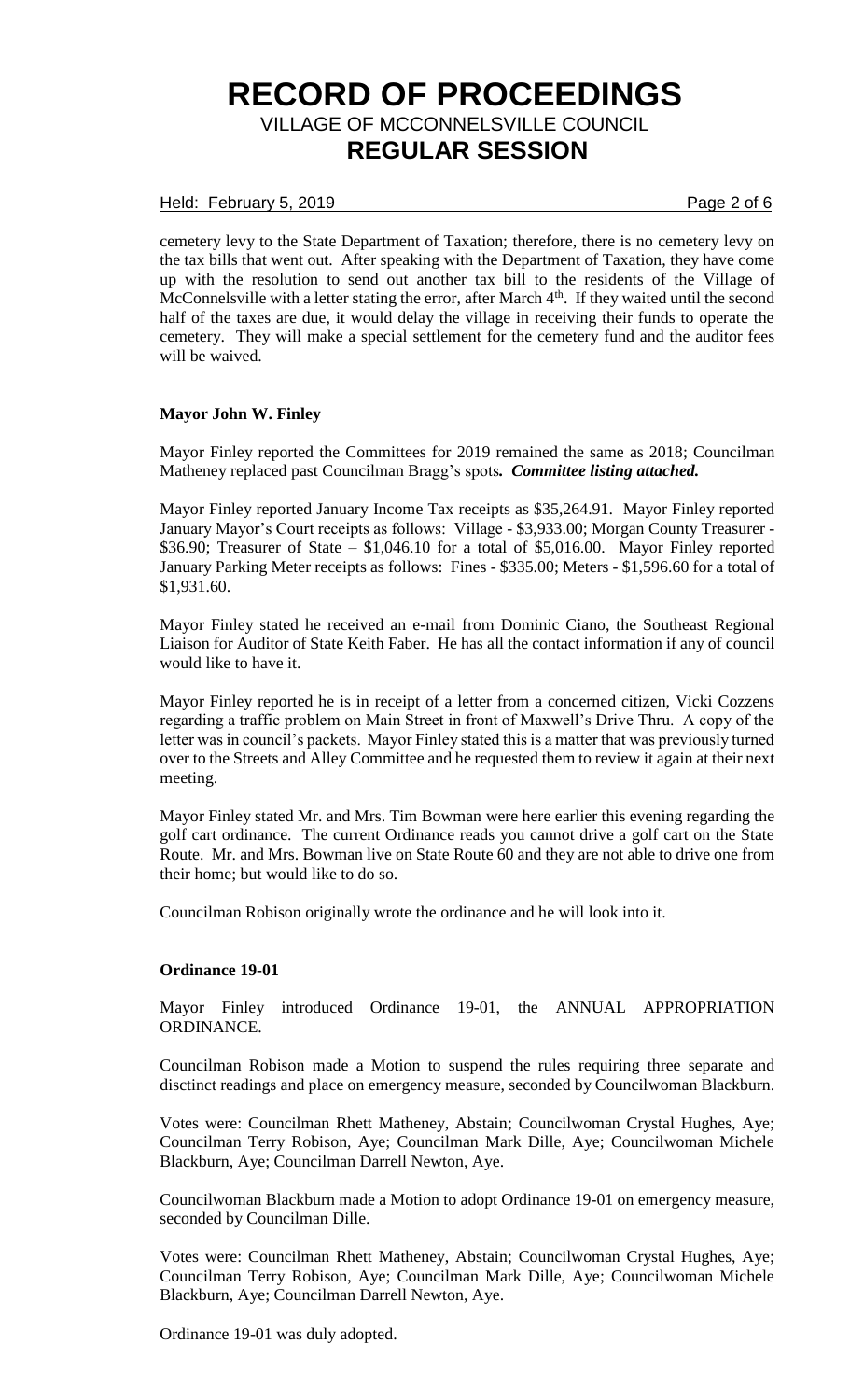Held: February 5, 2019 **Page 3 of 6** 

### **Ordinance 19-02**

Mayor Finley introduced Ordinance 19-02, AN ORDINANCE APPROVING, ADOPTING AND ENACTING AMERICAN LEGAL PUBLISHING'S OHIO BASIC CODE, 2019 EDITION, AS THE CODE OF ORDINANCES FOR THE MUNICIPALITY OF MCCONNELSVILLE, OHIO, AND DELARING AN EMERGENCY.

Councilman Newton made a Motion to suspend the rules requiring three separate and disctinct readings and place on emergency measure, seconded by Councilman Robison.

Votes were: Councilman Rhett Matheney, Aye; Councilwoman Crystal Hughes, Aye; Councilman Terry Robison, Aye; Councilman Mark Dille, Aye; Councilwoman Michele Blackburn, Aye; Councilman Darrell Newton, Aye.

Councilman Robison made a Motion to adopt Ordinance 19-02 on emergency measure, seconded by Councilman Dille.

Votes were: Councilman Rhett Matheney, Aye; Councilwoman Crystal Hughes, Aye; Councilman Terry Robison, Aye; Councilman Mark Dille, Aye; Councilwoman Michele Blackburn, Aye; Councilman Darrell Newton, Aye.

Ordinance 19-02 was duly adopted.

#### **Village Administrator John Thompson**

Village Administrator Thompson reported he has an estimate to finish replacing the waterline up Kennebec in the amount of \$273,000 for construction and the Engineering should be around \$30,000-\$40,000.

Village Administrator Thompson stated we have another issue we need to look at. Since the end of December, we have been having a high water usage around 100 to 150 thousand gallons a day. The meters on both sides of the river are very close in the readings, so we do not feel it is a meter issue. He is going to try to get ahold of a leak detection company to check it out.

Village Administrator Thompson stated he received a call from the Engineer's today and the material for the handrails is to be shipped on February  $20<sup>th</sup>$  and the preconstruction meeting is next Wednesday.

Village Administrator Thompson reported the work on the Opera House is progressing.

Village Administrator Thompson stated he would probably be advertising for bids for mowing the cemetery in the next week or so. He feels it will be best to contract it out instead of hiring employees to do it.

Village Administrator Thompson stated he has an estimate on a mini excavator for the cemetery at a cost of around \$60,000. He will wait until the first round of the taxes come in before purchasing it. We will also use it in water and sewer, so the monies will come out of more than one fund; plus, we will be trading in one of our backhoes.

Village Administrator Thompson stated our current employees could do the grave digging, as it does not take up much of their time like the mowing would.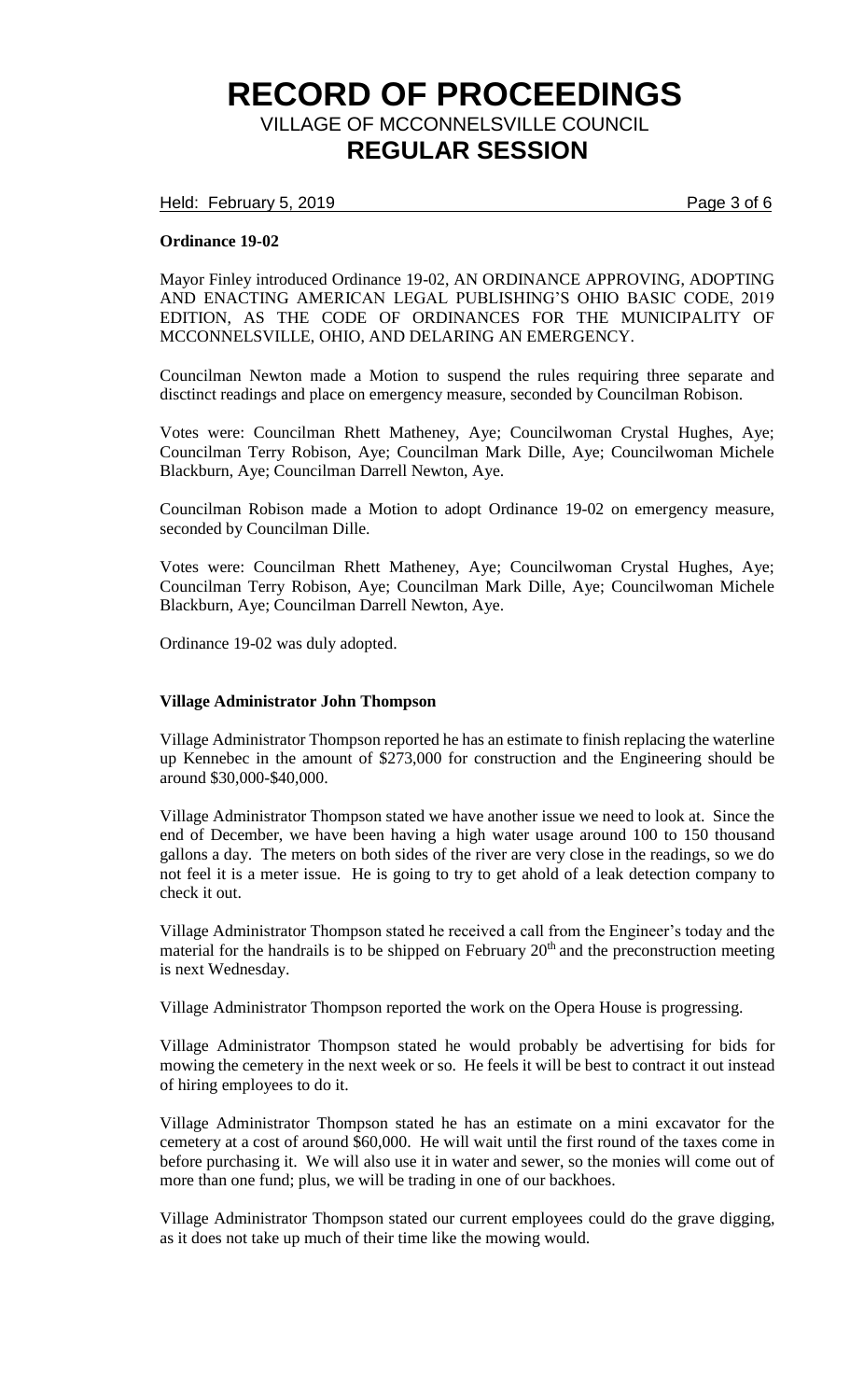Held: February 5, 2019 **Page 4 of 6** 

### **Recreation & Buildings Committee**

Councilman Robison scheduled the Council Work Session on the Swimming Pool for Monday evening at 6:00 P.M.

### **Streets & Alley Committee**

Councilman Dille reported the committee met regarding parking meters between Fourth and Fifth Streets. Their recommendation is to regulate the parking by putting up two hour parking signs and to look at installing the meters when the sewer line replacement down through there happens in a couple of years.

Mayor Finley stated he feels it will be very hard to enforce the two-hour parking during business hours.

Councilman Robison questioned if they discussed putting in a turn lane down there.

Councilman Dille stated it was discussed; but they feel it would take away the parking for those living in the apartments down there.

Councilman Robison stated he could hardly pull out onto Main Street.

Councilman Newton stated he feels we could eliminate the parking and put in a turn lane like in front of Kroger's.

Mayor Finley stated we are facing and addressing two different problems. A turn lane would help the blocking of traffic; but the meters are for parking places for the businesses.

Councilman Matheney stated Maxwell's like the idea of parking meters down there.

Councilman Robison stated he feels we need to take care of the worse of the two evils.

Councilman Dille stated the committee recommends putting up two hour parking limit signs and matching the time on the parking meters.

Councilman Robison made a Motion to go with the committee's recommendation, seconded by Councilman Matheney.

Votes were: Councilman Rhett Matheney, Aye; Councilwoman Crystal Hughes, Aye; Councilman Terry Robison, Aye; Councilman Mark Dille, Aye; Councilwoman Michele Blackburn, Aye; Councilman Darrell Newton, Aye.

The Motion carried.

Councilman Robison made a Motion to purchase the twenty meters at a cost of \$396 each, seconded by Councilman Newton.

Votes were: Councilman Rhett Matheney, Aye; Councilwoman Crystal Hughes, Aye; Councilman Terry Robison, Aye; Councilman Mark Dille, Aye; Councilwoman Michele Blackburn, Aye; Councilman Darrell Newton, Aye.

The Motion carried.

Councilman Dille stated the landowner on Poplar is not opposed to the Village going onto their property to try to eliminate part of the problem on that side of the wall.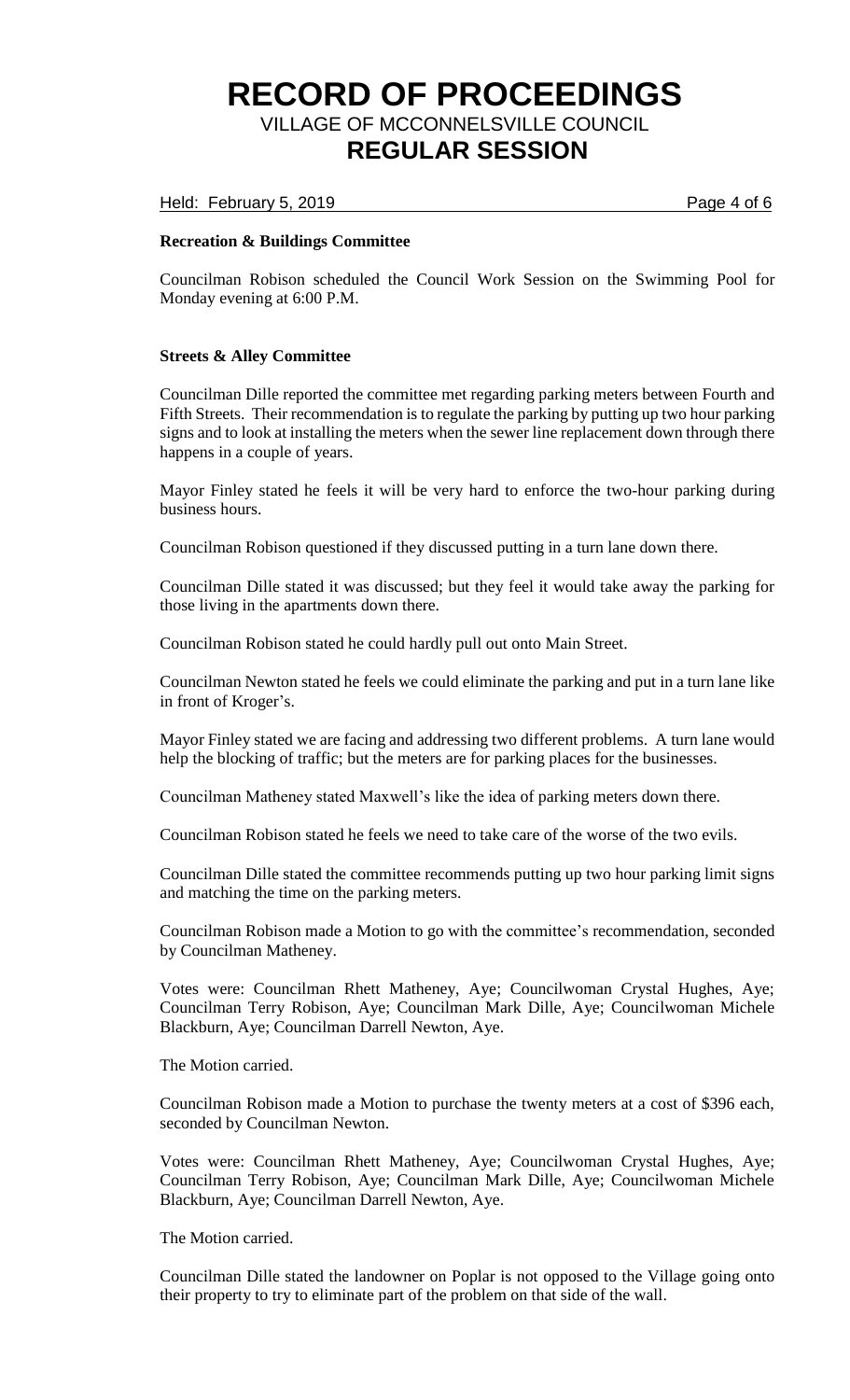## Held: February 5, 2019 **Page 5 of 6**

Village Administrator Thompson stated we do not want to do that. If we start going onto private properties working, we are setting a precedence and opening ourselves up. Village Administrator Thompson stated we will put a gutter in and cut it back down; and, they have to take care of what they need to on their own private property.

## **Technology and Website Committee**

Councilman Robison stated there have been some issues with the website, it is not publishing things correctly and several of the ordinances are not opening up.

### **Other Business**

Councilwoman Blackburn reported there was a park meeting this past Saturday. They are still working on fund raising projects and getting a sign. Councilwoman Blackburn stated the committee is working together and they are still looking for someone to replace the vacant position.

Mayor Finley stated he had received some photos about the park.

Councilwoman Blackburn stated she had not seen them.

Fiscal Officer Hemry stated she sent them to Amanda McCoy on the Park Board.

Mayor Finley requested them to be sent on to Councilwoman Blackburn.

Councilman Robison stated when the Street Committee met he would like to attend to discuss the Golf Cart Ordinance.

### **Executive Session**

Mayor Finley requested Council to go into Executive Session to discuss property; with no action being taken when coming out.

Councilman Dille made Motion to go into Executive Session, seconded by Councilman Robison.

Votes were: Councilman Rhett Matheney, Aye; Councilwoman Crystal Hughes, Aye; Councilman Terry Robison, Aye; Councilman Mark Dille, Aye; Councilwoman Michele Blackburn, Aye; Councilman Darrell Newton, Aye.

Council went into Executive Session at 7:00 P.M.

Councilman Matheney made a Motion to come out of Executive Session, seconded by Councilman Newton.

Votes were: Councilman Rhett Matheney, Aye; Councilwoman Crystal Hughes, Aye; Councilman Terry Robison, Aye; Councilman Mark Dille, Aye; Councilwoman Michele Blackburn, Aye; Councilman Darrell Newton, Aye.

Council came out of Executive Session at 7:25 P.M.